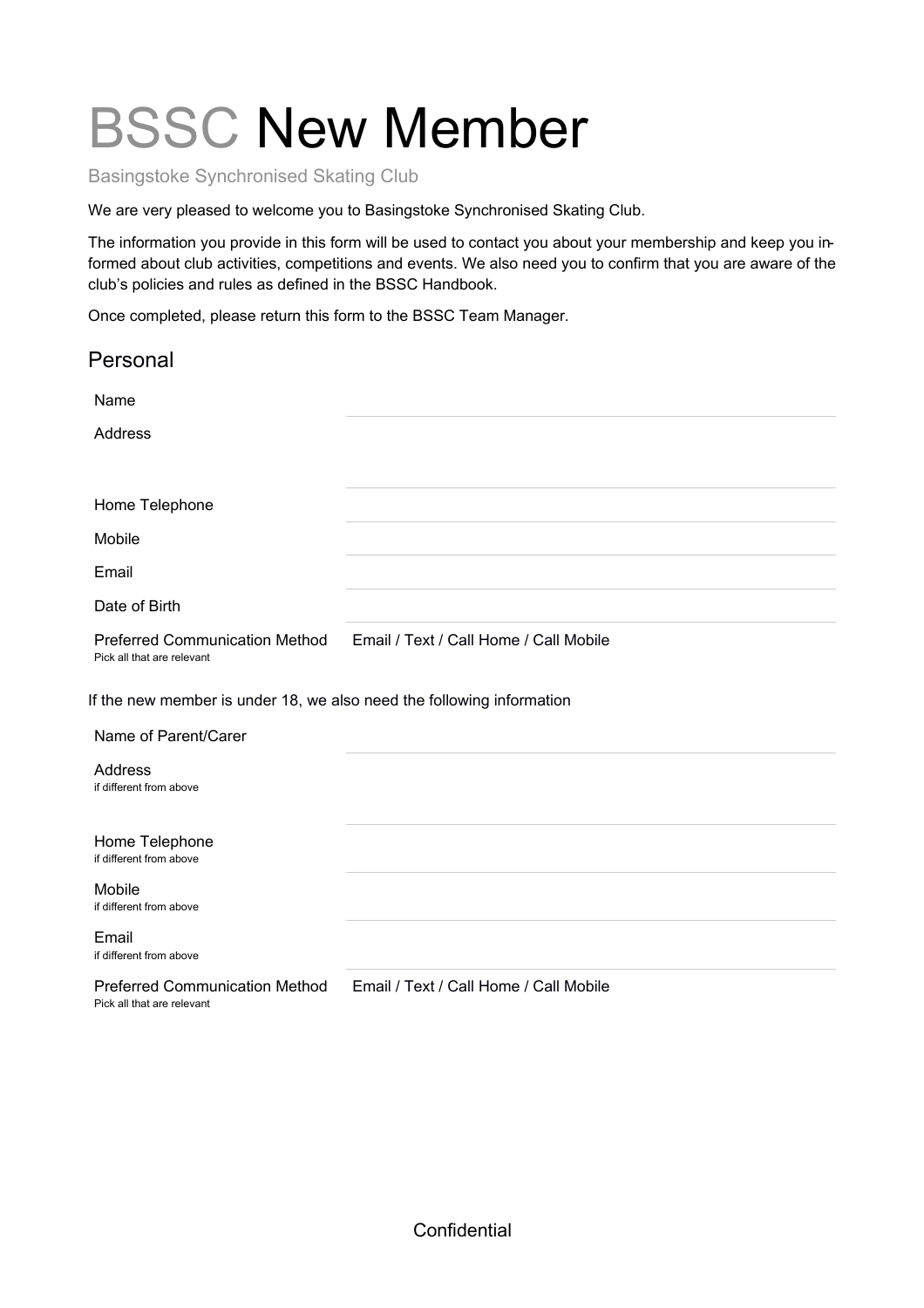#### Medical

Do you have any persistent medical condition? The state of the state of the Yes / No If you answered 'Yes', please give details, including any medication.

Do you have any allergies? The state of the state of the state of the Yes / No If you answered 'Yes', please give details

Do you have any dietary requirements (vegan/vegetarian etc)? <br>
Yes / No If you answered 'Yes', please give details

### **Disabilities**

The Disability Discrimination Act 1995 defines a disabled person as anyone with 'a physical or mental impairment, which has a substantial long-term adverse effect on his or her ability to carry out normal day-to-day activities'.

Do you consider yourself to have a disability? The state of the state of the Yes / No If you answered 'Yes', what is the nature of your disability?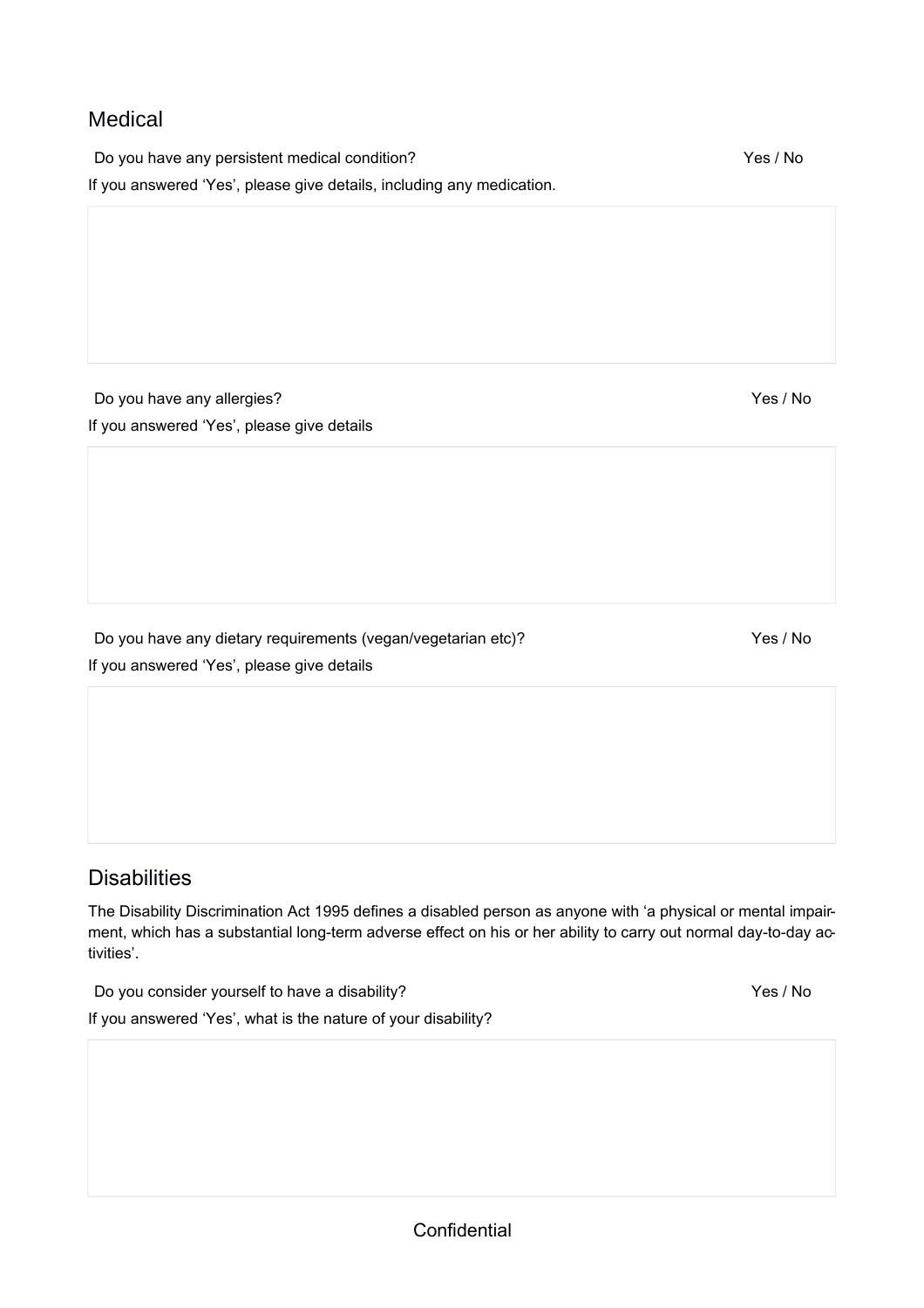## Emergency Contact Details

n the event of an incident or accident, who should we contact?

| 1 <sup>st</sup> Contact Name |  |
|------------------------------|--|
| Relationship to Member       |  |
| <b>Contact Number</b>        |  |
| <b>Contact Address</b>       |  |
|                              |  |
|                              |  |
|                              |  |
| 2 <sup>nd</sup> Contact Name |  |
| Relationship to Member       |  |
| <b>Contact Number</b>        |  |
| <b>Contact Address</b>       |  |
|                              |  |